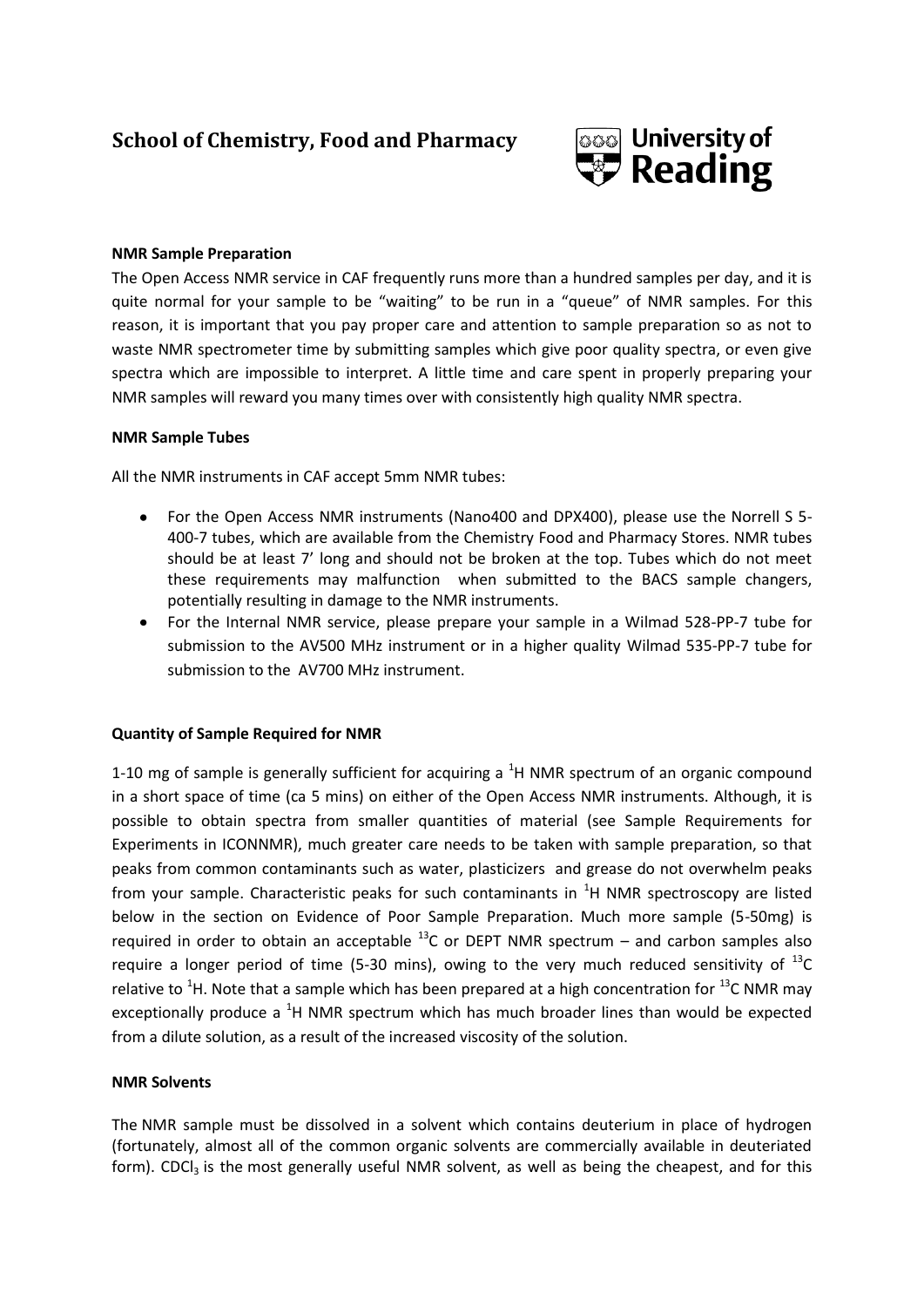reason CDCI<sub>3</sub> is always suggested as the "default" solvent by ICONNMR, when setting up experiments on the Open Access NMR instruments. Usually, a small amount (ca 0.03%) of tetramethylsilane (TMS) will already have been added by the manufacturer to the CDCl<sub>3</sub> which you are using. This TMS serves as a zero frequency reference for both  ${}^{1}$ H and  ${}^{13}$ C NMR spectra (if TMS is absent from the deuteriated solvent, then the residual protons in the deuteriated solvent can also be used as a secondary reference).  $d6-DMSO$  and  $D<sub>2</sub>O$  are more expensive than CDCI<sub>3</sub> and are the second most common solvents for NMR. All three NMR solvents are kept in the stores in the Chemistry Department. Other deuteriated NMR solvents are considerably more expensive and should be purchased by research groups directly from the manufacturer on an individual basis (in general, the cost of the less common deuteriated solvents increases in proportion to the number of hydrogen atoms which have been replaced by deuterium).

#### **NMR Sample Preparation**

Samples should be dissolved in ca. 0.6-0.7 ml of a deuteriated solvent and then filtered through a Pasteur pipette, equipped with a glass wool plug, that discharges into an NMR tube. The purpose of filtration is to remove any undissolved sample, particulates, dust, hairs etc... from the solution, any of which may adversely affect the resolution and lineshape of your NMR spectrum. A simple set-up for effecting such a filtration is depicted in the diagram below: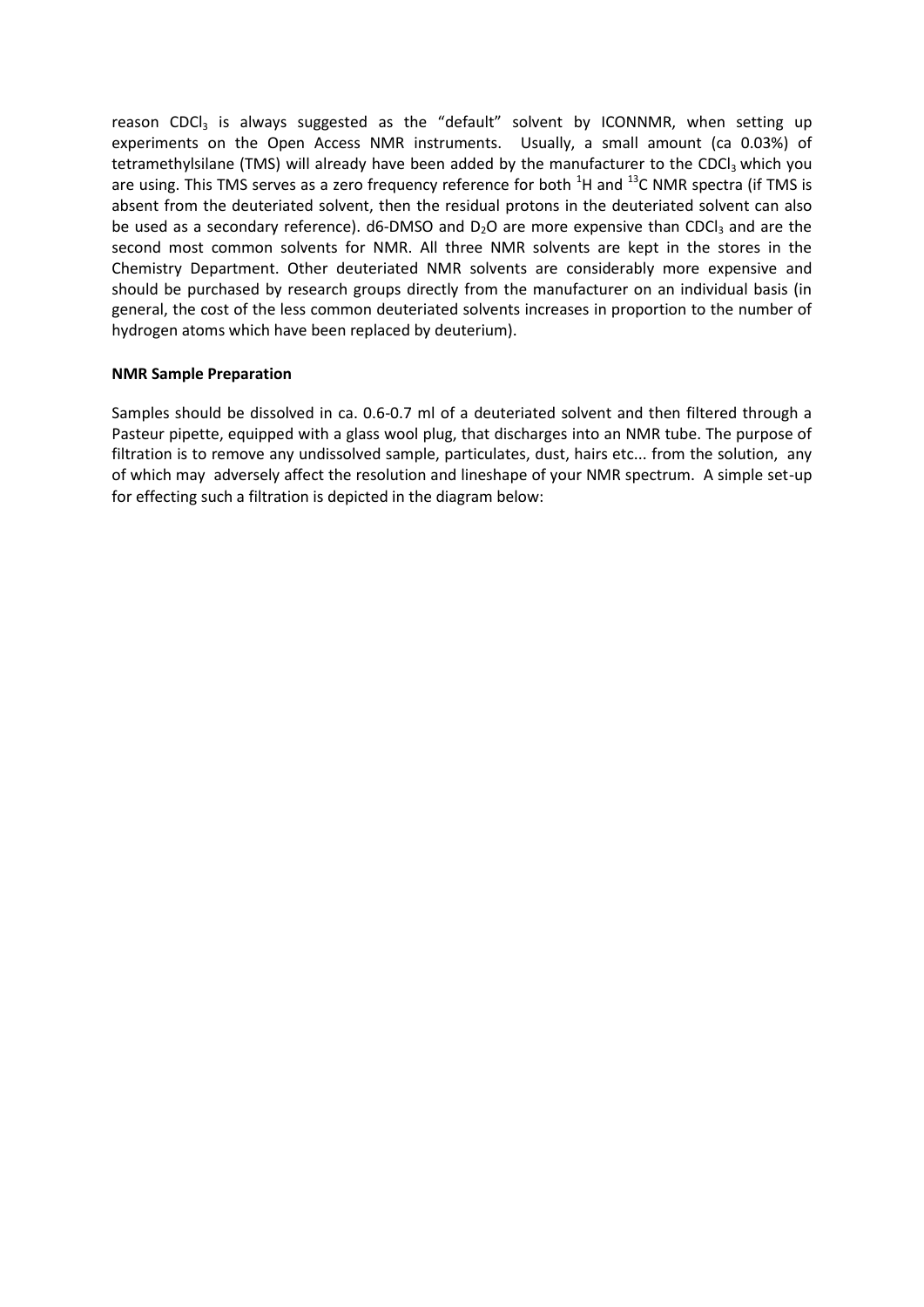NMR tubes need be filled to a depth of approximately 4 cm for optimum results (this sample depth represents 0.6-0.7 ml of deuteriated solvent). Using a smaller sample height/volume can make it very difficult for the NMR spectrometer to shim the sample. This wastes valuable instrument time, and will not only result in a long delay in recording your spectrum, but also add to the length of time that other users must wait for their samples to be run in the NMR "queue". Furthermore, spectra recorded from samples which have been made up in too small a volume of deuteriated solvent will almost always exhibit line broadening, relative to a sample which has been prepared properly. In extreme cases, ICONNMR will not be able to shim the sample at all, and the instrument may crash. Conversely, although the use of a much larger sample height/volume than is required does not adversely affect either the NMR instrument or the resolution of the NMR spectrum, it does entail an unnecessary "dilution" of your sample. This is a waste of costly deuteriated solvent. In addition, for samples which are available in only "limited"quantity, you should generally be aiming to prepare your sample at the highest possible concentration which is consistent with obtaining good NMR spectra (i.e. in the minimum permissible volume of 0.6-0.7 ml of deuteriated solvent), as this could well be the critical factor in determining the success or failure of your NMR experiment (see Sample Requirements for Experiments in ICONNMR).

## **Evidence of Poor Sample Preparation**

The Open Access NMR instruments can quickly provide a very large amount of information from a few hundred micrograms of sample (for  ${}^{1}H$  NMR). The corollary of the high sensitivity of a modern NMR spectrometer, however, is that any impurities which are present in comparably small quantities will also appear as "unexpected" peaks, possibly dominating the  ${}^{1}$ H NMR spectrum and overwhelming the "real" peaks. Most procedures for organic synthesis involve a concentration step in which several hundred ml of solvent are reduced in volume down to 0.6-0.7 ml in an NMR tube. It is therefore quite possible that involatile impurities, which are present in only trace amounts in a solvent will come to dominate the NMR spectrum, following the work-up of a reaction, and its "concentration" in an NMR tube. The following "impurity" peaks appear most commonly in the  ${}^{1}H$ NMR spectra of the products of a chemical reaction:

- Two characteristic double doublets at around  $\delta_{\rm H}$  7.5 and 7.3 ppm. These two multiplets generally indicate contamination by phthalates. Phthalates are plasticizers which are readily leached by most organic solvents from any laboratory apparatus which contains plastic (plastic tubing is an especially common source of phthalates). Avoid using plastic apparatus wherever possible.
- A broadish peak at  $\delta_H$  1.56 ppm which is due to water. CDCl<sub>3</sub> can be saturated with up to approximately 1% of dissolved water - if there is more than 1%, then undissolved water will appear as a separate phase (droplets of liquid water suspended in CDCl<sub>3</sub> give a broad resonance at around 4.7 ppm). This contaminant can be removed by careful drying of solvent during the work-up of a reaction and by ensuring that the deuteriated NMR solvent is stored over molecular sieve.
- A broadish peak at  $\delta_H$  1.26 ppm and a much smaller associated triplet at  $\delta_H$  0.88 ppm. These peaks are due to higher molecular weight hydrocarbons, which have not been removed during sample concentration under reduced pressure. Generally these peaks are caused by grease which has been leached into the sample from dirty apparatus or as a consequence of using undistilled solvents. It is therefore a good idea to distil all solvents prior to use.
- A singlet at  $\delta_H$  0.1 ppm which s normally due to silicone grease. It is surprisingly easy for organic solvents to leach vacuum grease that has been applied to the quickfit joints of a reaction flask, even when liquid solvent has apparently not come into